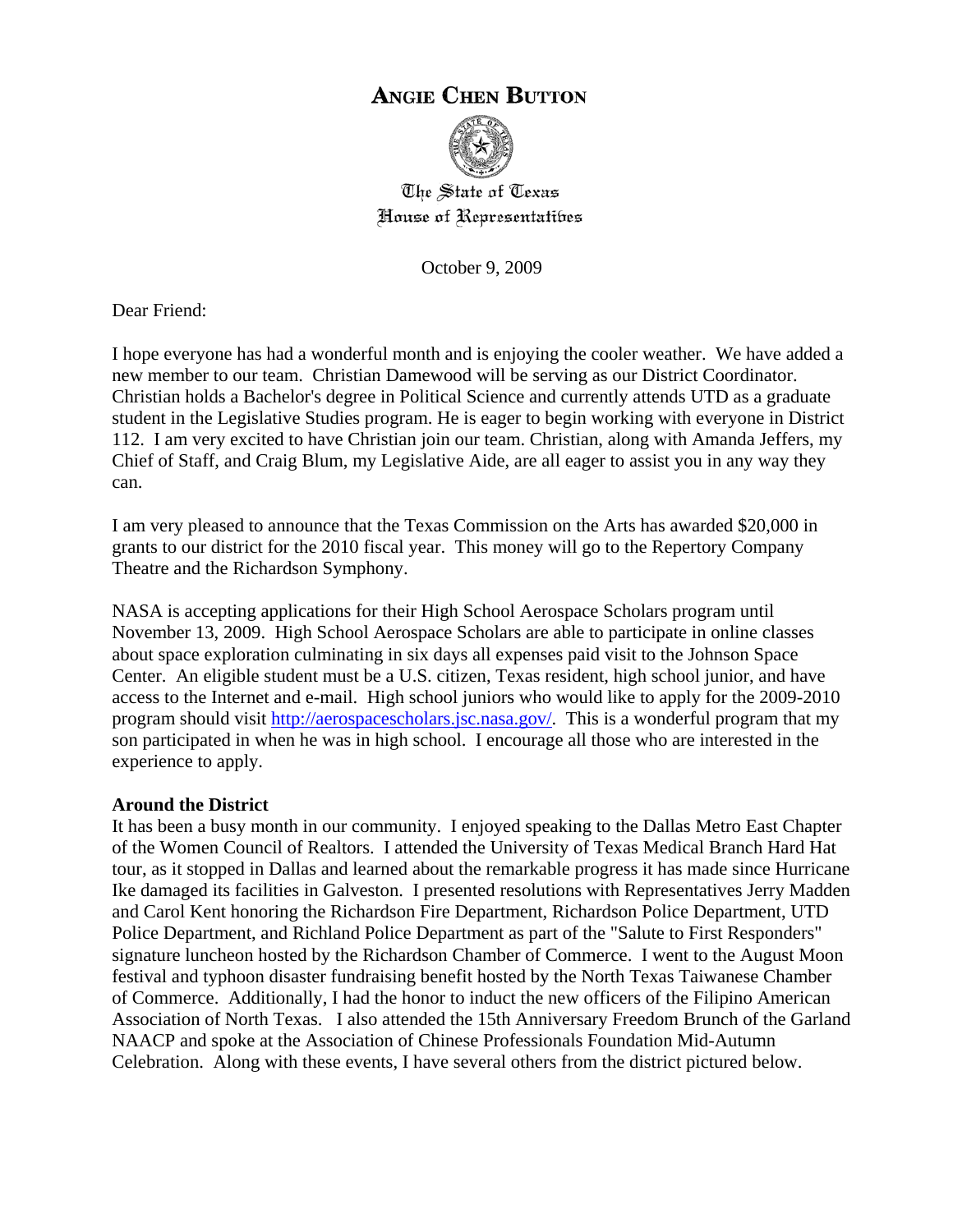

Representative Button, Mayor Gary Slagel, and Richardson City Councilmen Amir Omar, Bob Macy and Mark Solomon with students and faculty from Richardson Heights Elementary and Richardson police officers and firefighters for the September 11th Flag Ceremony



Representative Angie Button presenting Larry Zacharias with HR 807 at the Richardson Great Fountain Plaza Festival, honoring his service to Richardson as Police Chief.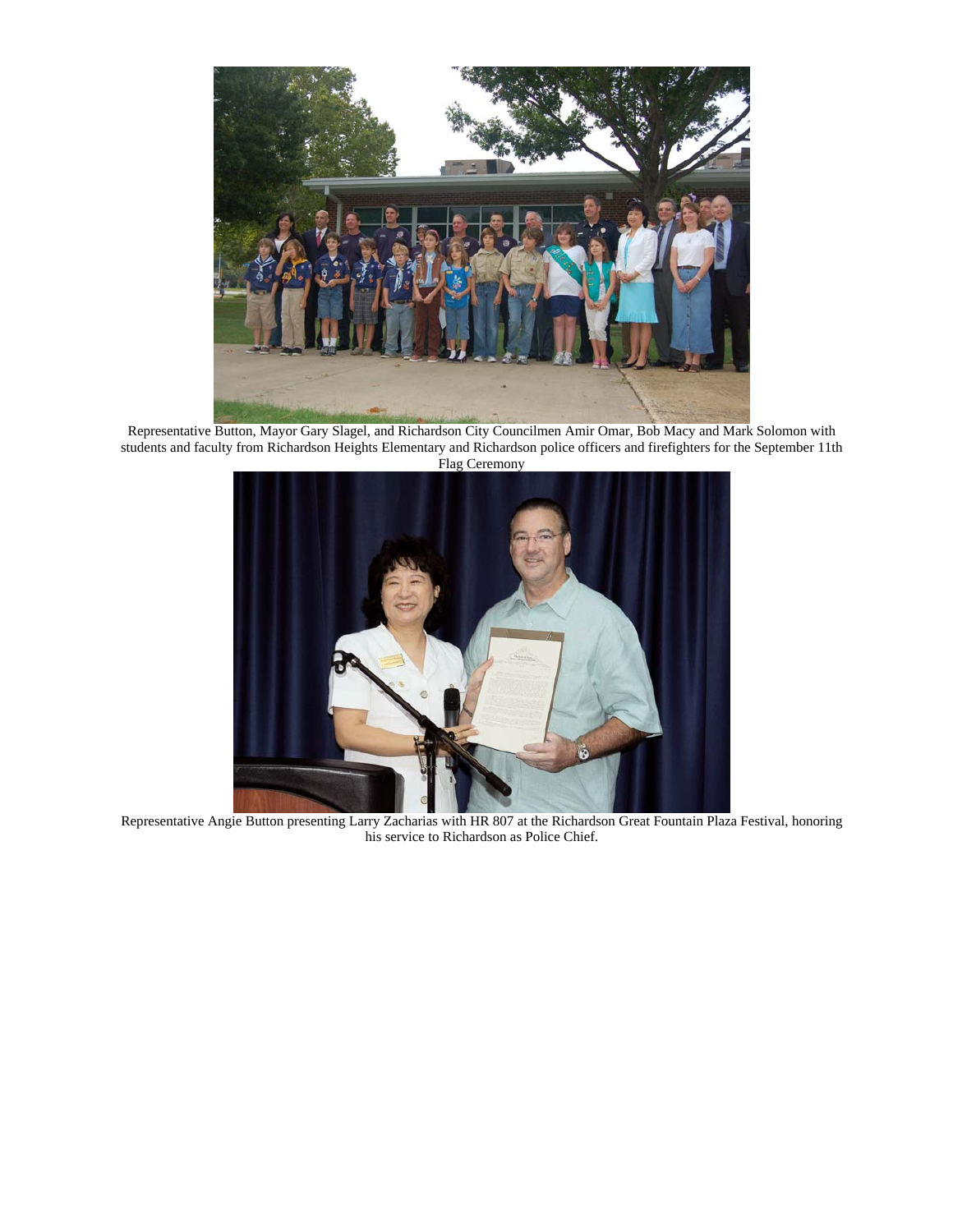

Representative Angie Button presenting Charles and Ann Eisemann with HR 1396 at the Richardson Great Fountain Plaza Festival, honoring their contributions to the arts in North Texas.



Representative Button with students from the North Garland High School UN Club on the World Day of Peace, September 21st



(From Left to Right) UTD President Dr. David Daniel, Representative Angie Button, Representative Jerry Madden, TI CEO Rich Templeton, RFAB Start-up Manager Tom Weichel, Richardson Mayor Gary Slagel, and Collin County Judge Keith Self at the